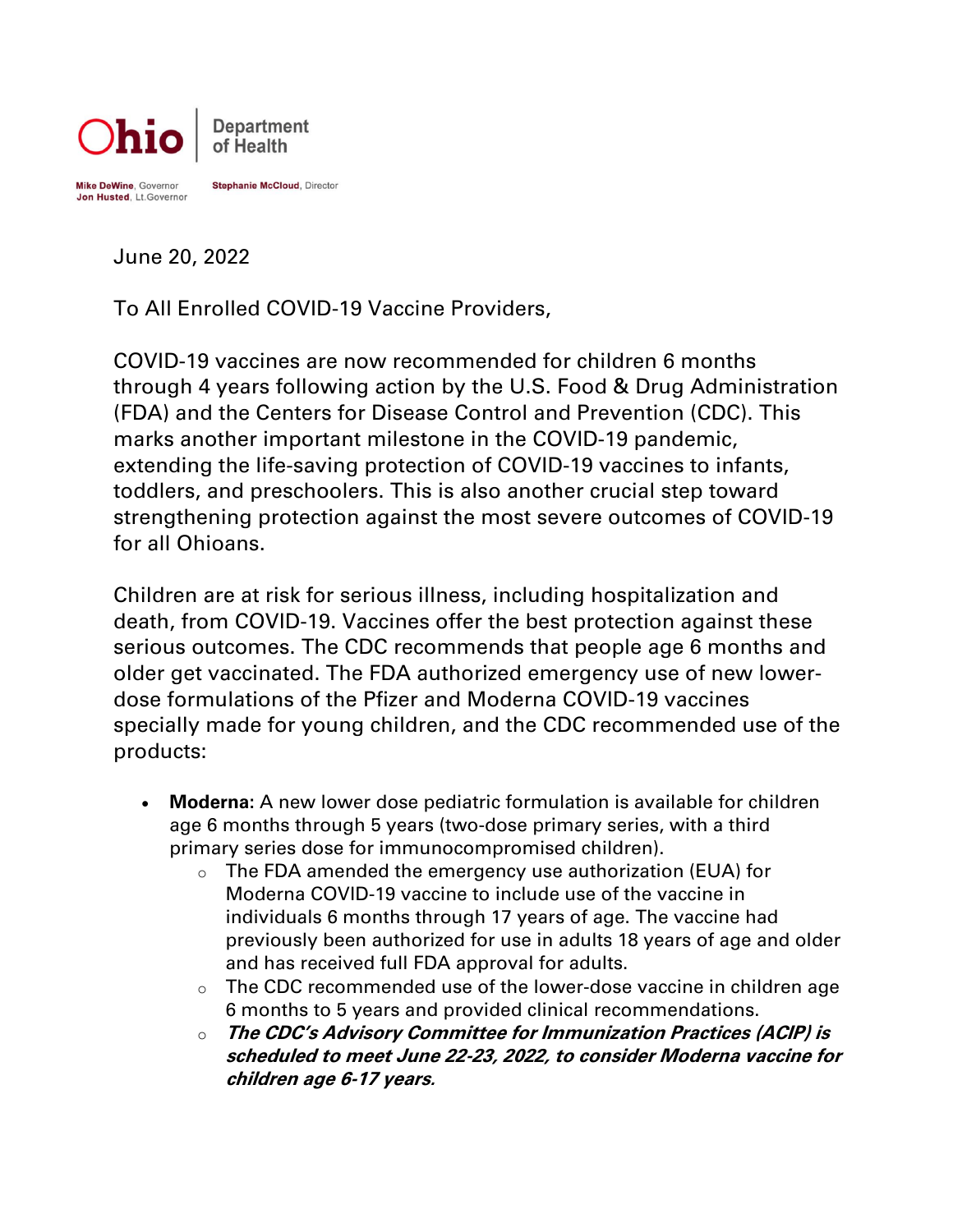- **Pfizer:** A new lower dose pediatric formulation is available for children age 6 months through 4 years (three-dose primary series).
	- o The FDA amended the EUA for the Pfizer COVID-19 vaccine to include use of the vaccine in individuals 6 months through 4 years of age. The vaccine had previously been authorized for use in individuals 5 years of age and older.
	- $\circ$  The CDC recommended use of the vaccine in children age 6 months through 4 years and provided clinical recommendations.

Moderna and Pfizer COVID-19 vaccine products are age-specific with specific doses for different ages. Vaccines for older children should not be used to vaccinate these younger age groups. COVID-19 vaccines are not interchangeable.

Ohio vaccine providers who pre-ordered the new vaccines for children younger than age 5 should expect deliveries of the new vaccines beginning Monday, June 20, and may plan to administer vaccines as soon as practical.

Providers who would like to place orders for these two new products or any COVID-19 vaccine product can do so through the ImpactSIIS Vaccine Ordering Management System (VOMS). VOMS is open for orders 24 hours a day, 7 days a week.

Providers are encouraged to order only one of the two vaccine options initially to avoid administration and/or storage errors, as each vaccine has different and unique criteria for storage and handling.

Due to national demand, placing an order through VOMS in this instance does not guarantee delivery of these new vaccine products for young children. Orders will be processed in the order received. ODH has the discretion to adjust orders to ensure equitable distribution of this supply.

## **Vaccine ordering reminders**

- **The minimum order quantity will be 100 doses. Providers may choose either the Pfizer or the Moderna vaccines for young children.**
- Orders can be placed using the existing **COVID-19 – Pfizer and COVID-19 Moderna order sets**. The new formulation of each vaccine will be one of the